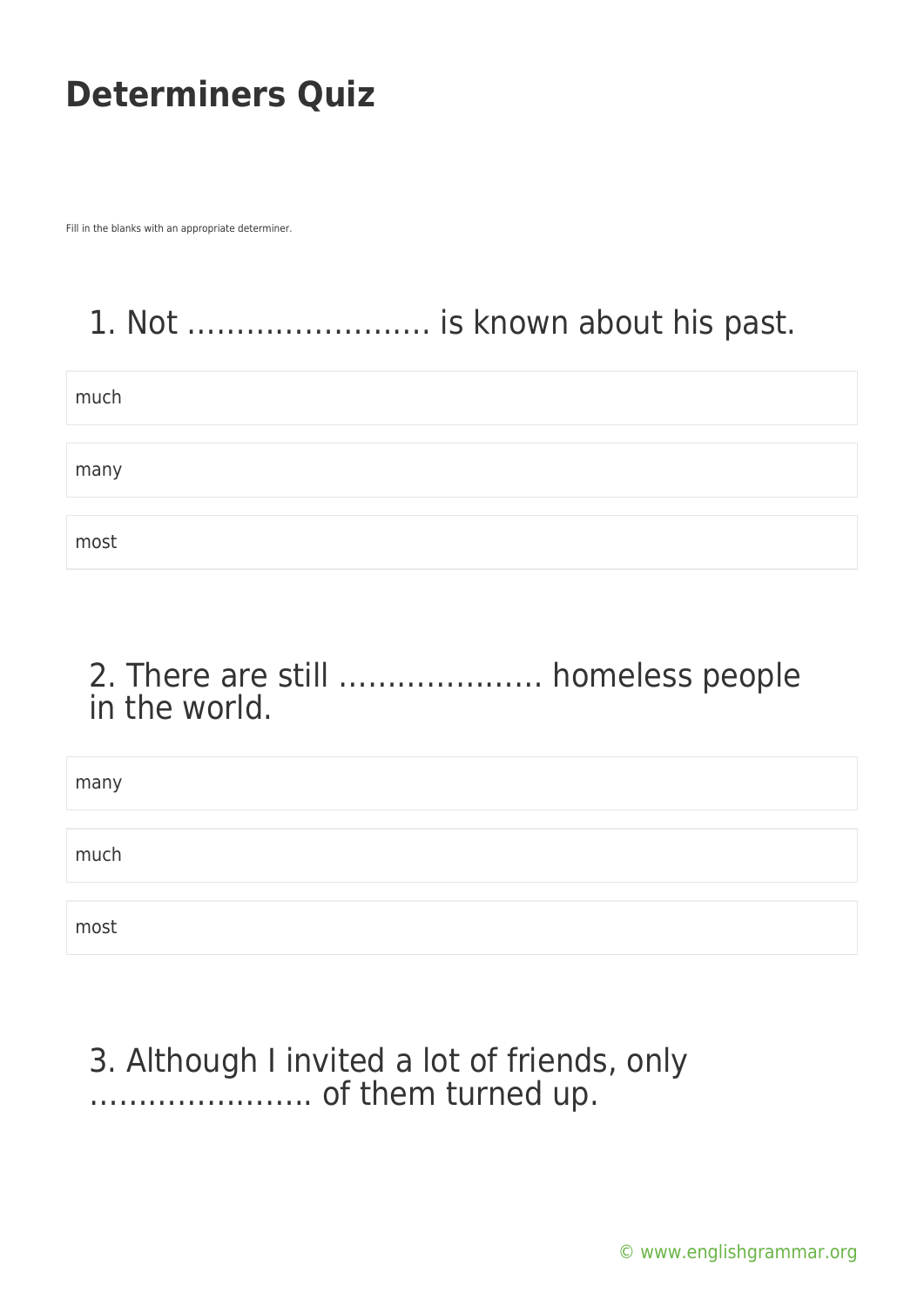| few     |  |
|---------|--|
|         |  |
| a few   |  |
|         |  |
| the few |  |

#### 4. She doesn't have ……………………. interest in politics.

Please select 2 correct answers

| any  |  |  |  |
|------|--|--|--|
|      |  |  |  |
| some |  |  |  |
|      |  |  |  |
| much |  |  |  |

# 5. ……………………. children love animals.

| Most |  |  |
|------|--|--|
|      |  |  |
| Much |  |  |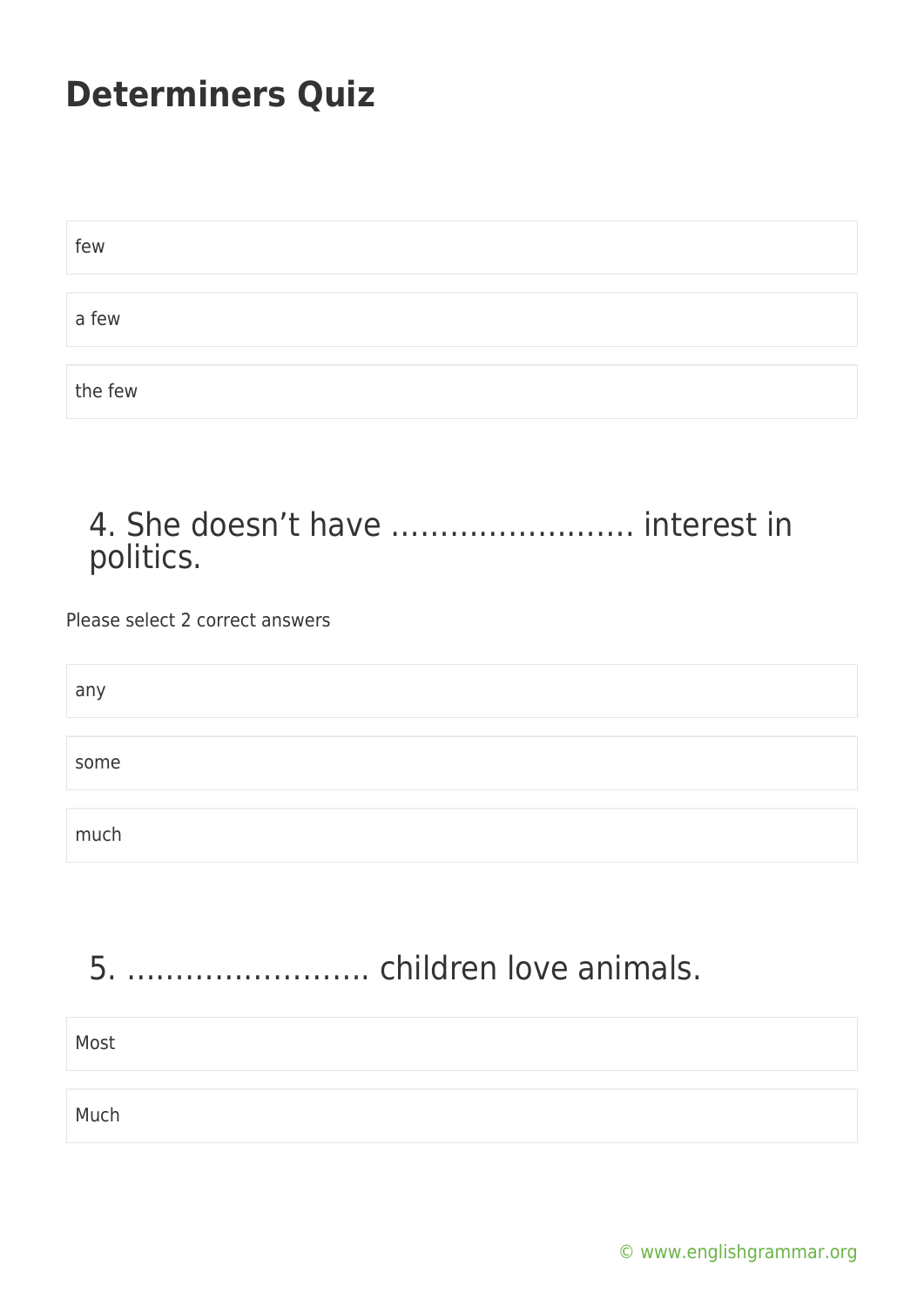Any

#### 6. My sister has got ……………………… cats.

Please select 2 correct answers

many a lot of much

# 7. He does not speak ……………………

much many

## 8. …………………… of us have got problems.

All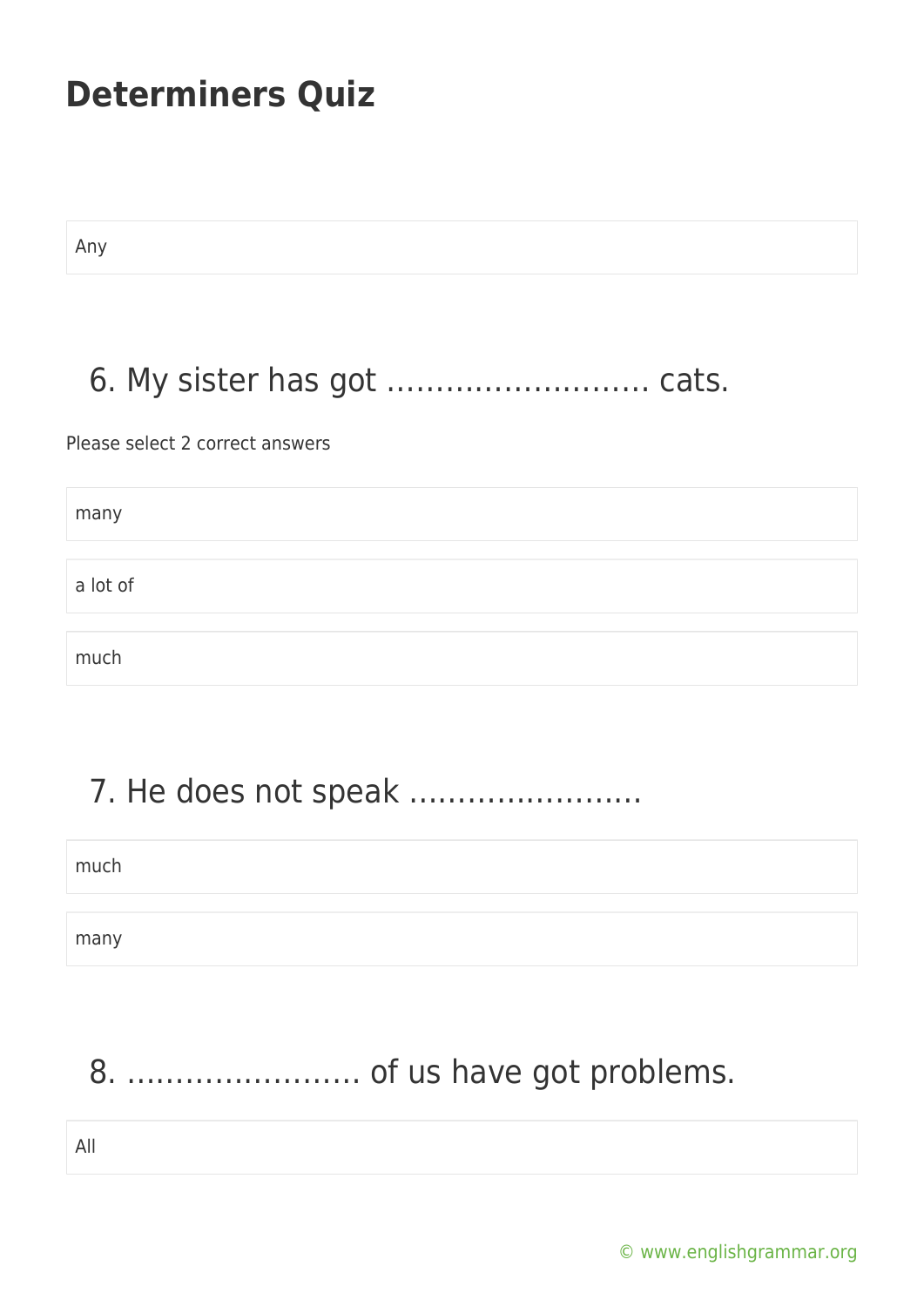Each

Everyone

# 9. ………………….. of us lives a perfect life.

# Some None Few

#### 10. …………………… people never lose hope even after facing several setbacks in life.

| Some  |  |  |
|-------|--|--|
|       |  |  |
| Few   |  |  |
|       |  |  |
| Every |  |  |

[© www.englishgrammar.org](https://www.englishgrammar.org/)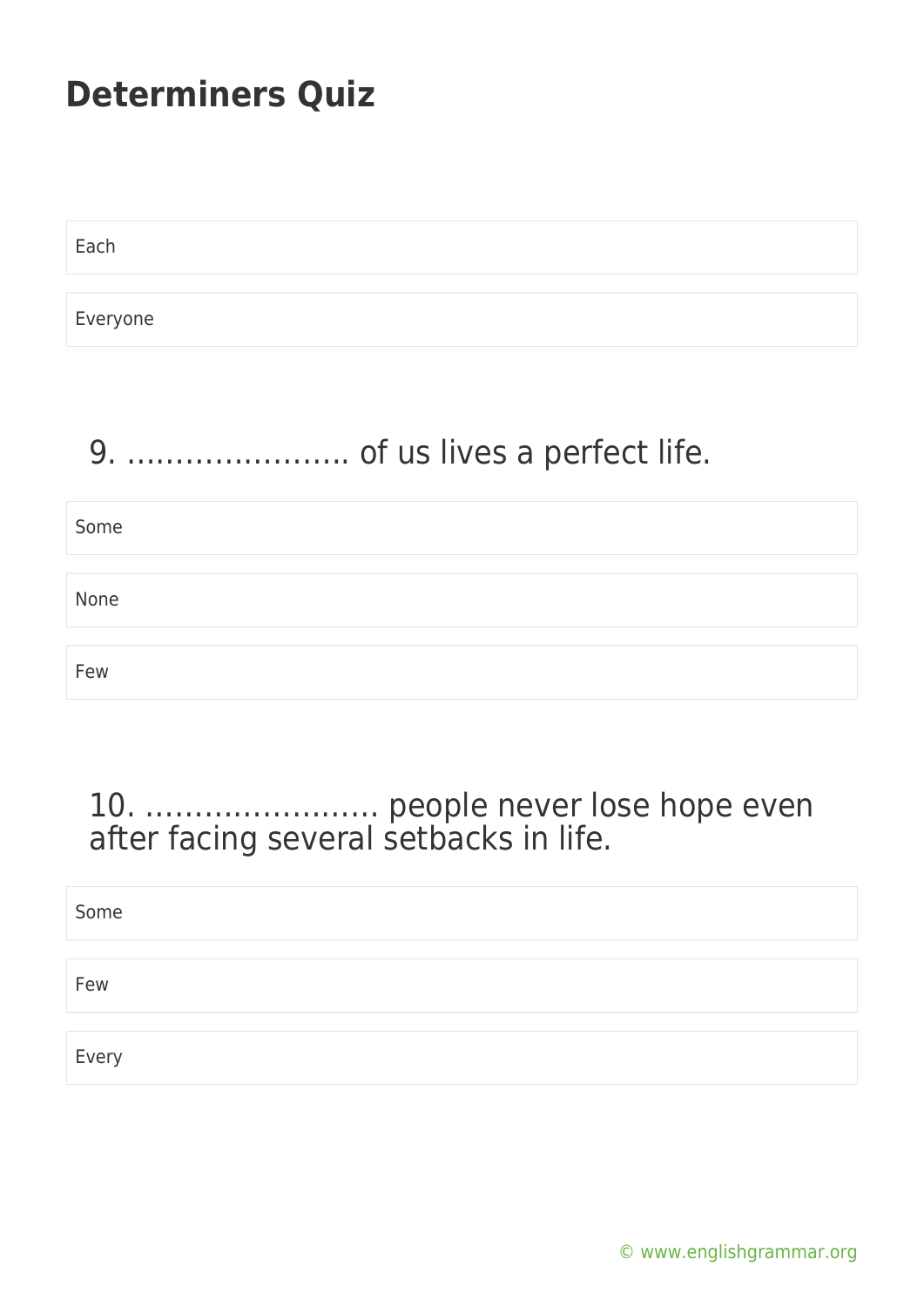11. I was one of ………………….. people invited to her party.

| few     |  |
|---------|--|
|         |  |
| a few   |  |
|         |  |
| the few |  |

## 12. This is ……………………… better than that

| much    |  |
|---------|--|
|         |  |
| many    |  |
|         |  |
| lots of |  |

#### Answers

Not much is known about his past. There are still many homeless people in the world. Although I invited a lot of friends, only a few of them turned up. She doesn't have any / much interest in politics. Most children love animals. My sister has got a lot of /many cats. He does not speak much.